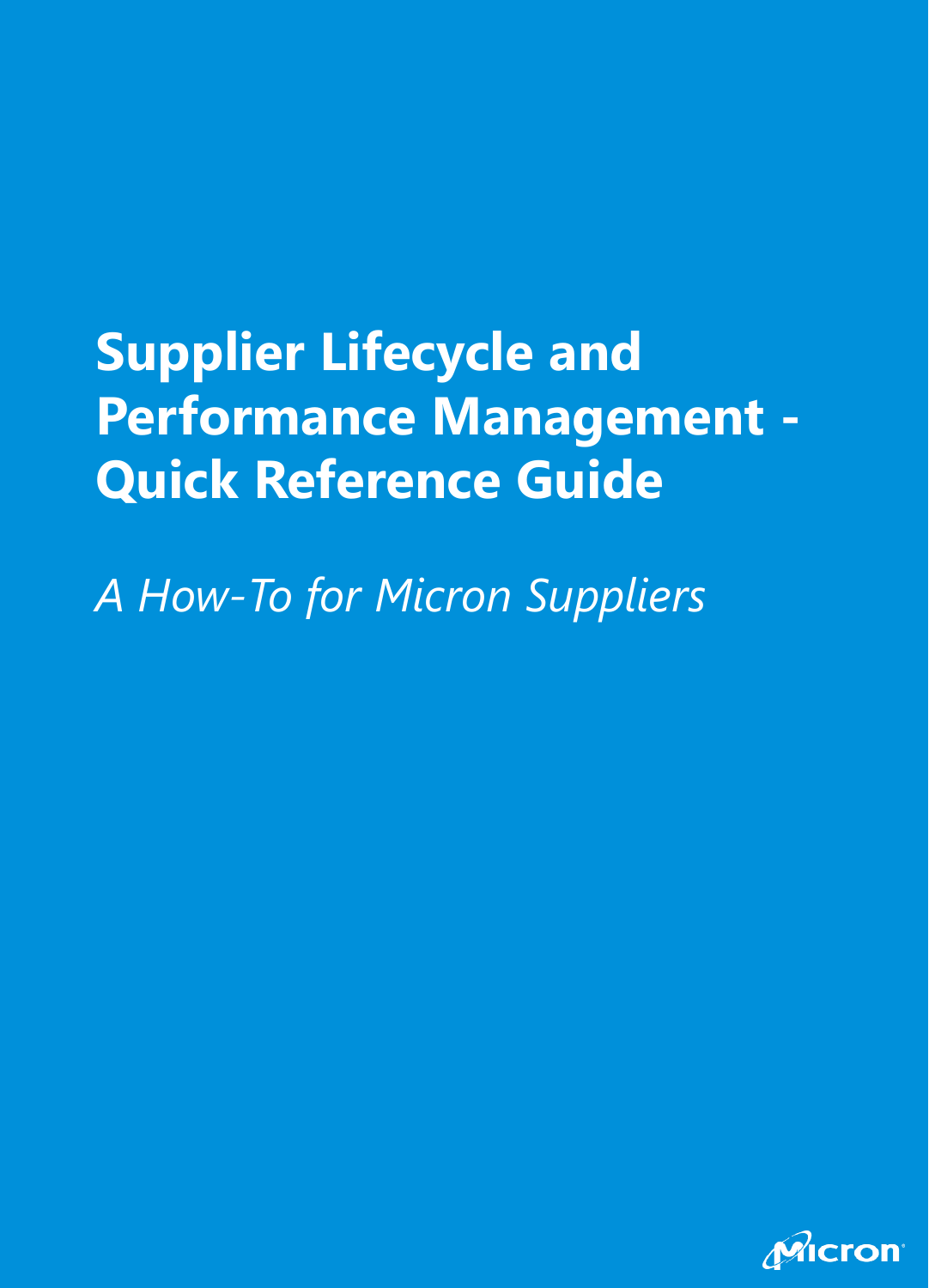#### **Welcome to Micron's Supplier Lifecycle and Performance (SLP) Management Tool**

Micron has implemented a new online tool for our Suppliers; Ariba Supplier Lifecycle and Performance Management (SLP).

#### **SLP's benefits for Suppliers include:**

- **Enablement of Supplier self-service**, empowering Suppliers to manage their profile information and update as needed.
- **Automatic notifications** when Supplier information is needed and when commercial requalification requirements are coming due.
- **Use of a single system** for updating your Supplier profile information and uploading your industry relevant documentation and certifications.

#### **How you will use SLP**

- As an existing Supplier you will use the tool to manage your Micron Supplier Profile
	- ‒ Update your information
	- ‒ Provide relevant documentation and **Certifications**
	- Receive notifications when re-qualification is coming due or information is required

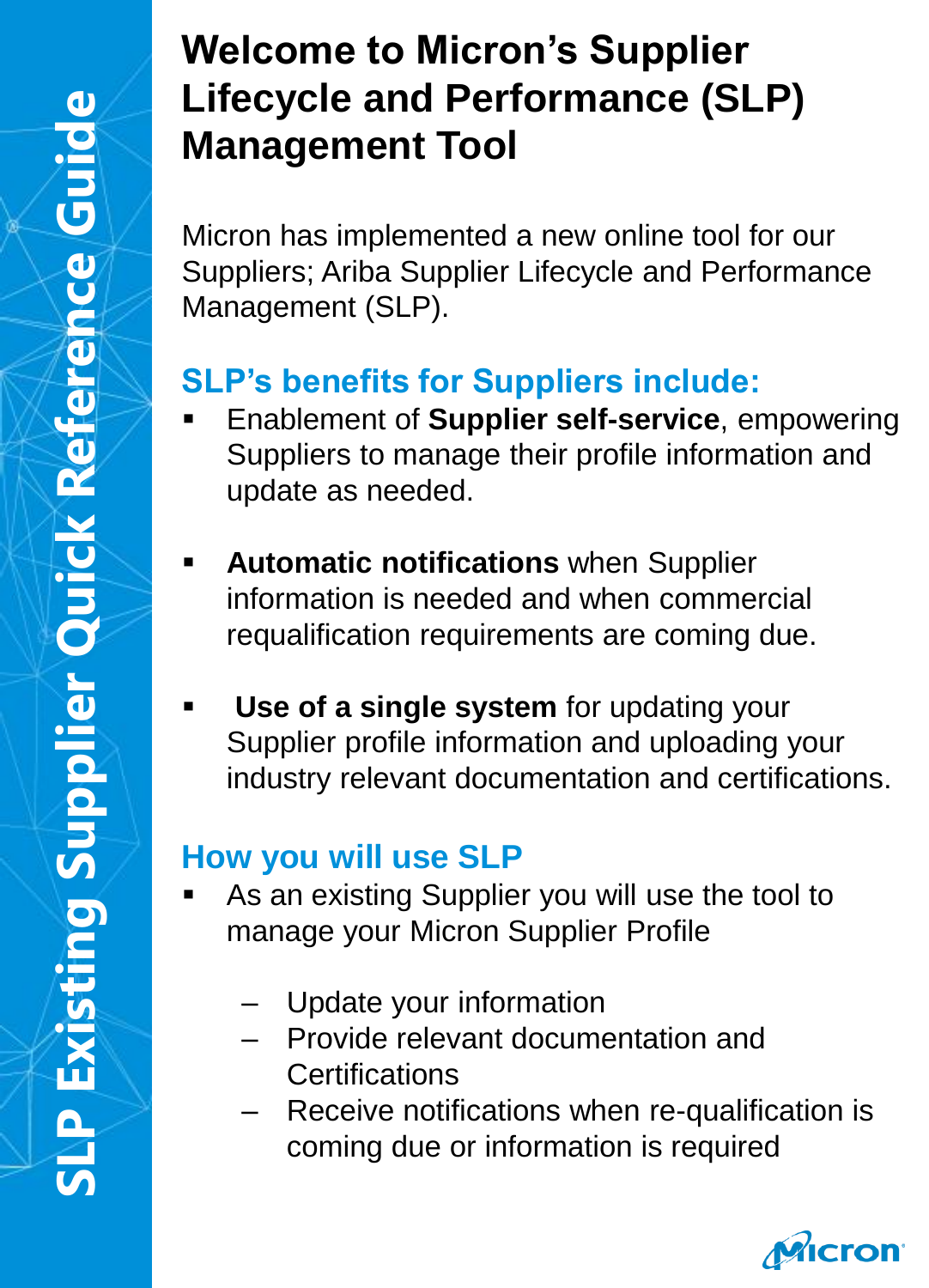## **Managing Your Micron Supplier Profile**

**To get started with SLP you will need to complete the following:**

#### **LOG IN TO ARIBA**

Register for an Ariba account and set up your login and password. If already an Ariba user you can use your existing credentials.

#### **《** COMPLETE REGISTRATION

Complete a questionnaire to provide information about your Company and if applicable, upload commodity specific certifications and documentation. Upon submission the Registration is routed for required Micron reviews.

**3**

**1**

ြ

**2**

#### **COMPLETE COMMERICAL QUALIFICATION**

You will receive an invite to provide additional information about your Company and specific material, product or service. Upon submission the Qualification is routed for required Micron reviews

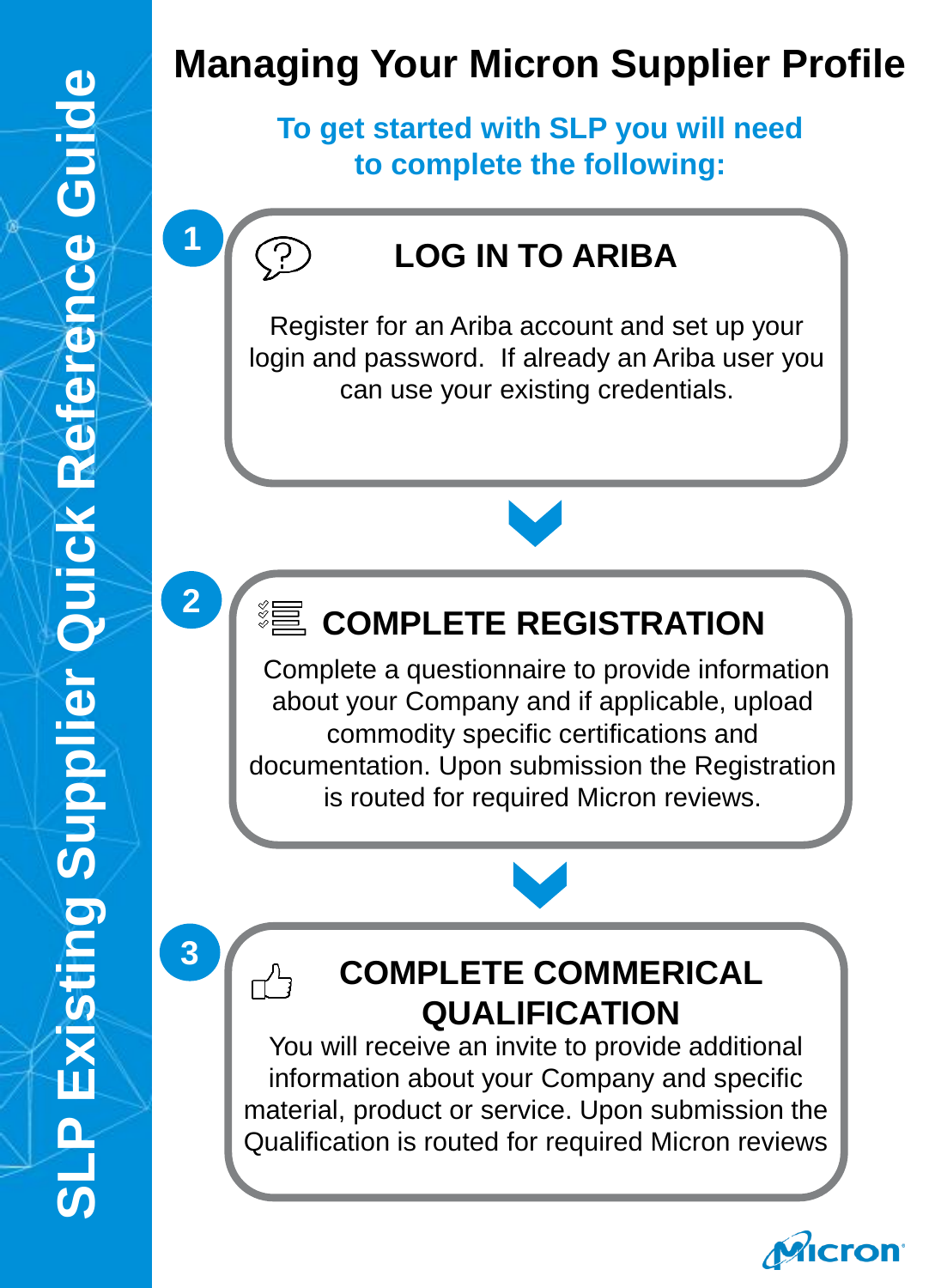#### **What You'll Need to Complete your Micron Supplier Profile:**

In addition to populating your information in your Micron Supplier Profile you will also be completing two steps: **Registration** and **Commercial Qualification**. Below are items you may need to be prepared to provide the following:

- Company contact information
- 
- 
- 
- **Tax information**
- Business contacts
- **Financial information Compliance contacts**
- Certifications **■** Quality contacts
- Company policies **Executive contacts**

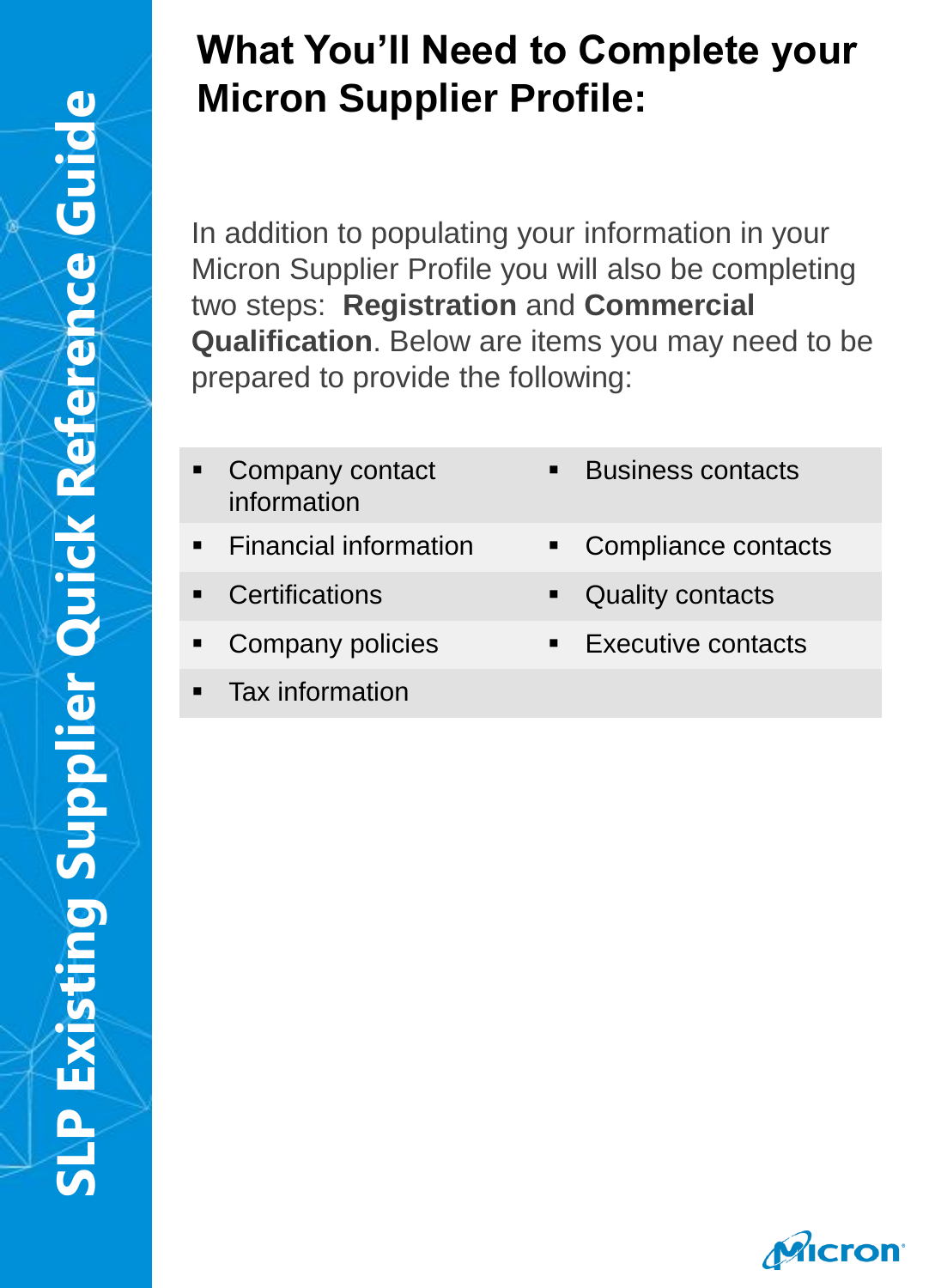

You will receive an invitation to log in to Ariba via e mail. Click on the link provided to register for an Ariba account*. If you are already an Ariba user you can log in with your existing credentials.*



#### By clicking on the e mail link you will open the following screen:

| Welcome, VENUS CORP                                                                                                                                                                                                                                                                                       |
|-----------------------------------------------------------------------------------------------------------------------------------------------------------------------------------------------------------------------------------------------------------------------------------------------------------|
| Have a question? Click here to see a Quick Start guide.                                                                                                                                                                                                                                                   |
| Sign up as a supplier with Micron Technology, Inc. - TEST on SAP Ariba.                                                                                                                                                                                                                                   |
| Micron Technology, Inc. - TEST uses SAP Ariba to manage procurement activities.                                                                                                                                                                                                                           |
| Create an SAP Ariba supplier account and manage your response to procurement activities required by Micron Technology, Inc. - TEST.<br>Sign up                                                                                                                                                            |
| Already have an account?<br>Log in                                                                                                                                                                                                                                                                        |
| About Ariba Network                                                                                                                                                                                                                                                                                       |
| The Ariba Network is your entryway to all your Ariba seller solutions. You now have a single location to manage all of your customer relationships and supplier<br>activities regardless of which Ariba solution your customers are using. Once you have completed the registration, you will be able to: |
| • Respond more efficiently to vour customer requests<br>• Work more quickly with you customers in all stages of workflow approval                                                                                                                                                                         |
| • Strengthen your relationships with customers using an Ariba Network solution<br>• Review pending sourcing ewn hts for multiple buyers with one login                                                                                                                                                    |
| Apply your Company Profile across Ariba Network, Ariba Discovery and Ariba Sourcing activities. •                                                                                                                                                                                                         |
| Moving to the Ariba Network allows you to log into a single location to manage:                                                                                                                                                                                                                           |
| • All your Ariba customer relationships<br>• All your event actions, tasks and transactions                                                                                                                                                                                                               |
| • Your profile information<br>All nous sociatestion octivitie                                                                                                                                                                                                                                             |

You can sign in with your existing credentials.

Click the Sign Up link to register for a login and password.

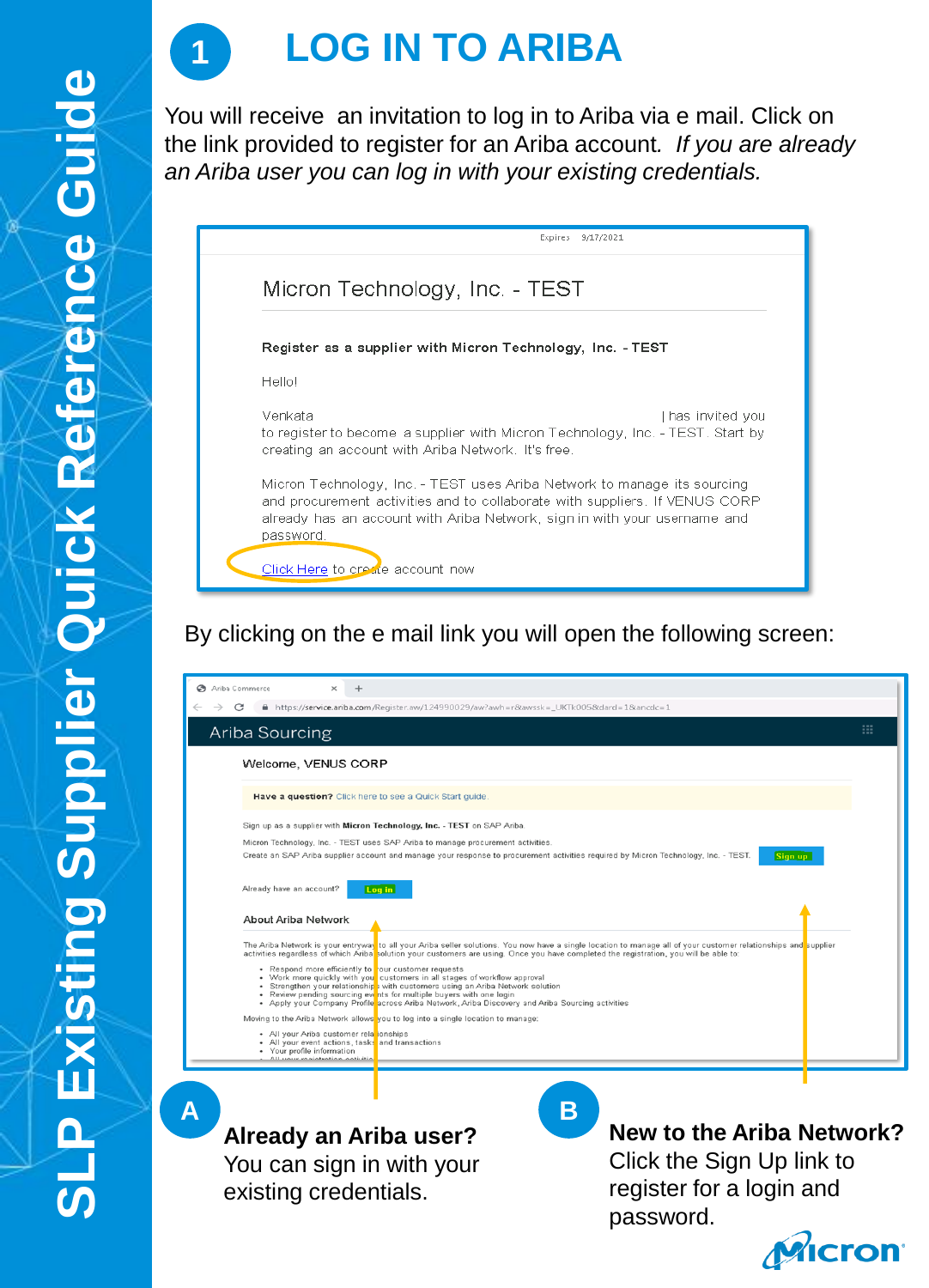# **1 LOG IN TO ARIBA**

#### **Log in using your existing Ariba credentials A**

Clicking "Sign In" will bring you to the following screen. Log in using your existing Ariba credentials.



Forgot your Ariba login credentials? Click the "Having Trouble Logging In" link.



#### **Register for an Ariba Login and Password**

Clicking on the **"**Sign Up" link will bring you to this screen. Populate your information and click "Register" to create your Ariba account.

| Ariba Network            |                                 |                                                                                                          |                                                  |
|--------------------------|---------------------------------|----------------------------------------------------------------------------------------------------------|--------------------------------------------------|
| Register                 |                                 |                                                                                                          | Cancel<br>Register                               |
| Company information      |                                 |                                                                                                          | Ariba Network                                    |
|                          |                                 | * Indicates a required field                                                                             | standard account is<br>Free                      |
| Company Name: *          |                                 |                                                                                                          | Already have an account?                         |
|                          | Country:* United States [USA]   | If your company has more than one office, enter the<br>main office address. You can enter more addresses | Login                                            |
| Address: • Line 1        |                                 | such as your shipping address, billing address or other<br>addresses later in your company profile.      | RIP.<br><b>Strengthen relationships</b>          |
|                          | Line 2                          |                                                                                                          | Collaborate with your                            |
|                          | Line 3                          |                                                                                                          | customer on the same secure                      |
| City: *                  |                                 |                                                                                                          | network.                                         |
| State: *                 | Alabama<br>$\checkmark$         |                                                                                                          | r.<br><b>Connect faster</b>                      |
| Zip:*                    |                                 |                                                                                                          | Exchange documents                               |
|                          |                                 |                                                                                                          | electronically and streamline<br>communications. |
| User account information |                                 |                                                                                                          | B.<br>Reach more customers<br>worldwide          |
|                          |                                 | * Indicates a required field                                                                             | Sign up with Ariba Discovery                     |
|                          | Name: * First Name<br>Last Name | SAP Ariba Privacy Statement                                                                              | and increase sales leads.                        |
| Email: *                 |                                 |                                                                                                          | Learn more                                       |
|                          | Use my email as my username     |                                                                                                          | After registration download the                  |
| Username:*               |                                 | Must be in email format(e.g john@newco.com) (i)                                                          | SAP Ariba Supplier app from the                  |
|                          |                                 | Must contain a minimum 8 characters including                                                            | Apple App Store or Google Play to                |
| Password: *              | Enter Password                  | letters and numbers. (i)                                                                                 | your mobile device and manage                    |

**cron**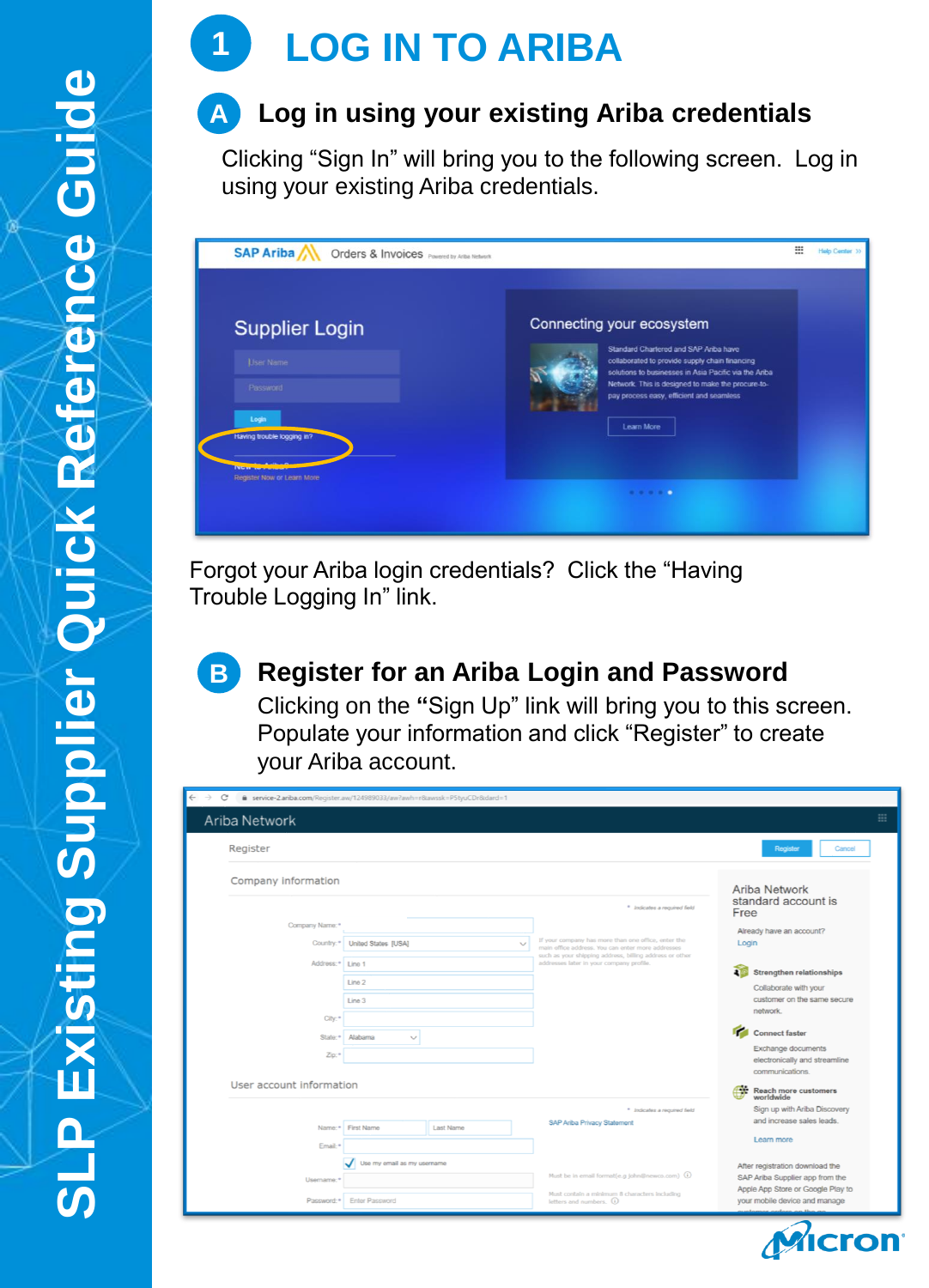## **2 REGISTRATION**

Once logged on to your Ariba account you can access your Registration questionnaire.

*Note: Suppliers have three days to complete and submit the Registration. If you do not complete and submit the questionnaire within three days your Registration will be deleted.*

| Ariba Sourcing                                      | 掇                                                                                                                                                                                                                                             |                   | Company Settings v VENUS CORP v |
|-----------------------------------------------------|-----------------------------------------------------------------------------------------------------------------------------------------------------------------------------------------------------------------------------------------------|-------------------|---------------------------------|
| Go back to Micron Technology, Inc. - TEST Dashboard |                                                                                                                                                                                                                                               | Desktop File Sync |                                 |
| Console                                             | 图 Doc1983429543 - Micron Z001 & ZZ01 Supplier Registration Que                                                                                                                                                                                | Time remaining    | 19 days 22:39:22                |
| Event Messages<br><b>Event Details</b>              | All Content                                                                                                                                                                                                                                   | z                 | an a                            |
| <b>Response History</b><br><b>Response Team</b>     | Name 1                                                                                                                                                                                                                                        |                   |                                 |
|                                                     | $\blacktriangleright$ 1 General data                                                                                                                                                                                                          |                   |                                 |
| <b>Event Contents</b>                               | $\blacktriangleright$ 2 Category                                                                                                                                                                                                              |                   |                                 |
| <b>All Content</b>                                  | $\blacktriangleright$ 3 Compliance                                                                                                                                                                                                            |                   |                                 |
| 1 General data                                      | $\blacktriangleright$ 4 Finance                                                                                                                                                                                                               |                   |                                 |
|                                                     | $\blacktriangleright$ 5 Quality                                                                                                                                                                                                               |                   |                                 |
| 2 Category                                          | ▶ 6 Environmental Health & Safety                                                                                                                                                                                                             |                   |                                 |
| 3 Compliance                                        | 7 "The Micron General Terms and Conditions of Purchase herein are representative of Micron's general purchase order terms and conditions, which vary<br>slightly from country to country in order to take account of local law and practice." | $\pm$             |                                 |
| 4 Finance                                           | Please read and Acknowledge the attached document. E References<br>(") indicates a required field                                                                                                                                             |                   | Unspecified<br>$\checkmark$     |
| 5 Quality<br>Environmental<br>6<br>Health.          | Save draft<br>Compose Message<br><b>Excel Import</b><br>Submit Entire Response                                                                                                                                                                |                   |                                 |

Once you have completed your Registration questionnaire, and click "Submit", your Registration will route to the appropriate Micron Team for review.

| 2019 7:14 PM<br>{ministrator <no-reply@ansmtp.ariba.com><br/>ion: Registration submitted for approval<br/>marao Vadrevu (wadrevu) [CONT - Type 2]</no-reply@ansmtp.ariba.com> |                                                                                                               |  |
|-------------------------------------------------------------------------------------------------------------------------------------------------------------------------------|---------------------------------------------------------------------------------------------------------------|--|
| All Other Folders - 2 Year Delete (2 years)                                                                                                                                   | Expires 9/17/2021                                                                                             |  |
|                                                                                                                                                                               |                                                                                                               |  |
|                                                                                                                                                                               | Micron Technology, Inc. - TEST                                                                                |  |
|                                                                                                                                                                               | Hello VENUS CORP.                                                                                             |  |
|                                                                                                                                                                               | Micron Technology, Inc. - TEST has received your registration information<br>and will review it for approval. |  |
|                                                                                                                                                                               | To check your registration status, log in to the Micron Technology, Inc. - TEST<br>supplier portal.           |  |
|                                                                                                                                                                               | <b>Click Here</b>                                                                                             |  |
|                                                                                                                                                                               | Sincerely,<br>Micron Technology, Inc. - TEST                                                                  |  |

You will receive confirmation of your submission.

*Note: You may be asked to provide additional information about your company or clarify your questionnaire answers..*

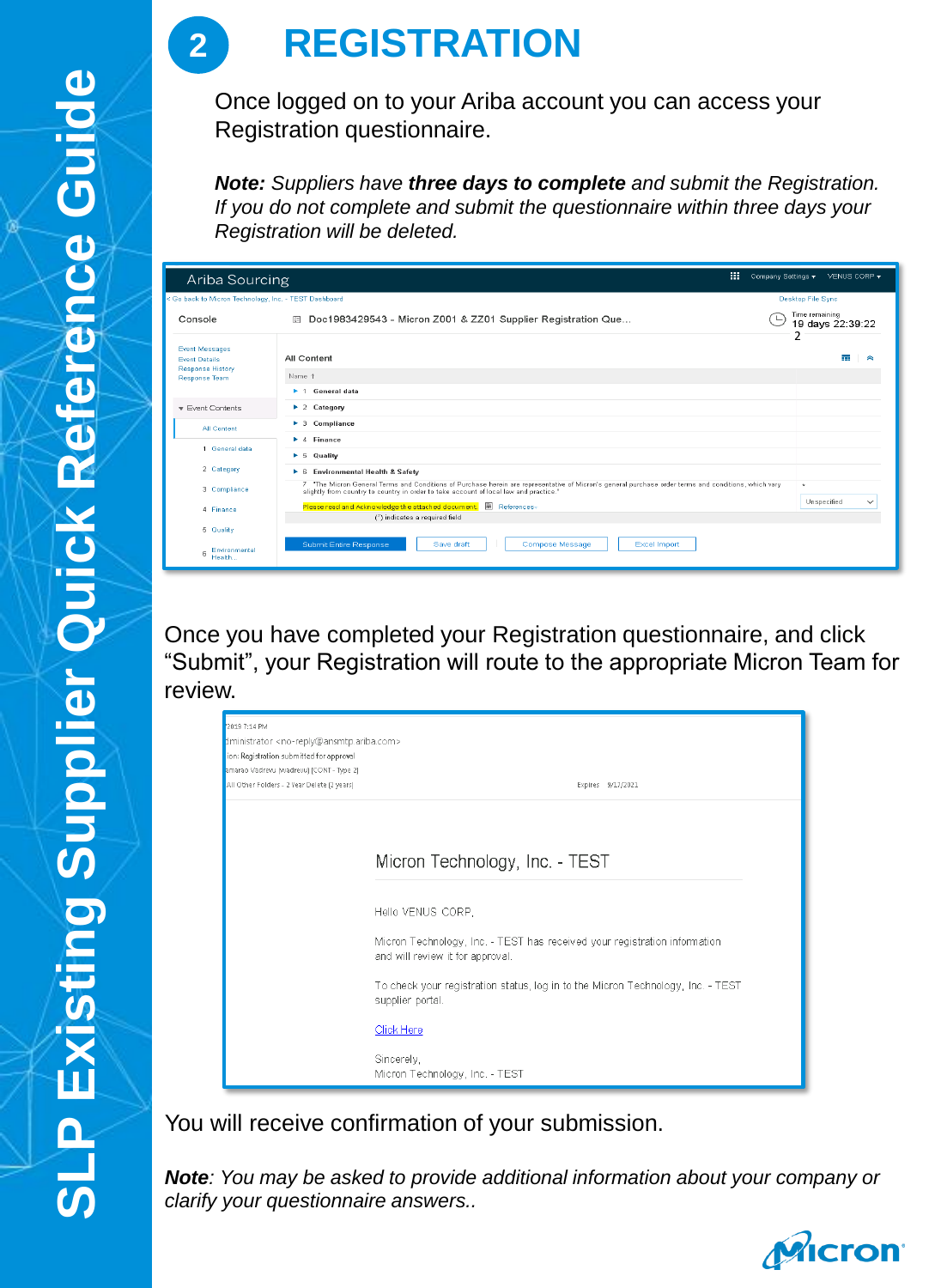.

## **3 COMMERCIAL QUALIFICATION**

Suppliers who are approved in Registration will be invited to complete questionnaires to become qualified for specific commodities.

*Note: Suppliers have five days from invitation to complete and submit the Commercial Qualification form. If not completed and submitted within this time, your registration will be deleted.* 

|                                                 | Quick Steps                                                                                                                                                                                                                                       | $\overline{\mathrm{Fm}}$       |                   |      | $\overline{\mathbb{F}_\mathbf{H}}$ . |         |                    | Ab |                                   |                 |
|-------------------------------------------------|---------------------------------------------------------------------------------------------------------------------------------------------------------------------------------------------------------------------------------------------------|--------------------------------|-------------------|------|--------------------------------------|---------|--------------------|----|-----------------------------------|-----------------|
| espond                                          |                                                                                                                                                                                                                                                   |                                | Move              | Tags |                                      | Editing | Speech Zoom        |    |                                   |                 |
|                                                 | adrevu (wadrevu) [CONT - Type 2] <s4system-prod+micron-t.doc1983932483@ansmtp.ariba.com><br/>ilification questionnaire to become a qualified supplier with Micron Technology, Inc. - TEST</s4system-prod+micron-t.doc1983932483@ansmtp.ariba.com> |                                |                   |      |                                      |         |                    |    |                                   |                 |
| vu) [CONT - Type 2]<br>years)                   |                                                                                                                                                                                                                                                   |                                | Expires 9/17/2021 |      |                                      |         |                    |    |                                   |                 |
|                                                 |                                                                                                                                                                                                                                                   |                                |                   |      |                                      |         |                    |    |                                   |                 |
|                                                 | Qualification questionnaire to become a qualified supplier with Micron<br>Technology, Inc. - TEST                                                                                                                                                 |                                |                   |      |                                      |         |                    |    |                                   |                 |
|                                                 | Hello!                                                                                                                                                                                                                                            |                                |                   |      |                                      |         |                    |    |                                   |                 |
|                                                 | Now that VENUS CORP 123 is registered as a supplier with Micron<br>Technology, Inc. - TEST, you're invited to fill out one or more questionnaires<br>to become qualified in the following categories:                                             |                                |                   |      |                                      |         |                    |    |                                   |                 |
|                                                 | Services - Equipment Calibration in United States of America, Canada,<br>$\bullet$<br>India                                                                                                                                                       |                                |                   |      |                                      |         |                    |    |                                   |                 |
|                                                 |                                                                                                                                                                                                                                                   |                                |                   |      |                                      |         |                    |    |                                   |                 |
|                                                 | Click Here to fill out the questionnaire                                                                                                                                                                                                          |                                |                   |      |                                      |         |                    |    |                                   |                 |
|                                                 |                                                                                                                                                                                                                                                   |                                |                   |      |                                      |         |                    |    |                                   |                 |
|                                                 |                                                                                                                                                                                                                                                   |                                |                   |      |                                      |         |                    |    |                                   |                 |
| Ariba Sourcing                                  |                                                                                                                                                                                                                                                   |                                |                   |      |                                      |         |                    |    | : Company Settings ▼ VENUS CORP ▼ |                 |
|                                                 | < Go back to Micron Technology, Inc. - TEST Dashboard                                                                                                                                                                                             |                                |                   |      |                                      |         |                    |    | Desktop File Sync                 |                 |
| Console                                         | 图 Doc1983932483 - Supplier Qualification                                                                                                                                                                                                          |                                |                   |      |                                      |         |                    |    | Tirne remaining                   | 4 days 23:49:52 |
| <b>Event Messages</b>                           |                                                                                                                                                                                                                                                   |                                |                   |      |                                      |         |                    |    |                                   |                 |
| <b>Event Details</b>                            | All Content                                                                                                                                                                                                                                       |                                |                   |      |                                      |         |                    |    |                                   |                 |
| <b>Response History</b><br><b>Response Team</b> | Name 1                                                                                                                                                                                                                                            |                                |                   |      |                                      |         |                    |    |                                   |                 |
|                                                 | $\blacktriangleright$ 1 Compliance                                                                                                                                                                                                                |                                |                   |      |                                      |         |                    |    |                                   |                 |
| <b>Event Contents</b>                           | $\blacktriangleright$ 2 Category                                                                                                                                                                                                                  |                                |                   |      |                                      |         |                    |    |                                   |                 |
| All Content                                     | ▶ 3 Services - Equipment Calibration                                                                                                                                                                                                              |                                |                   |      |                                      |         |                    |    |                                   |                 |
|                                                 | 4 Is the supplier based out of USA?                                                                                                                                                                                                               |                                |                   |      |                                      |         | Unspecified $\vee$ |    |                                   |                 |
| 1 Compliance                                    |                                                                                                                                                                                                                                                   | (*) indicates a required field |                   |      |                                      |         |                    |    |                                   |                 |
| 2 Category                                      |                                                                                                                                                                                                                                                   |                                |                   |      |                                      |         |                    |    |                                   |                 |

Once a Supplier has completed their Qualification questionnaire, and clicks "Submit", their Qualification will route to the appropriate Micron Team for review.

You will receive confirmation of your submission.

*Note: You may be asked to provide additional information about your company or clarify your questionnaire answers.*